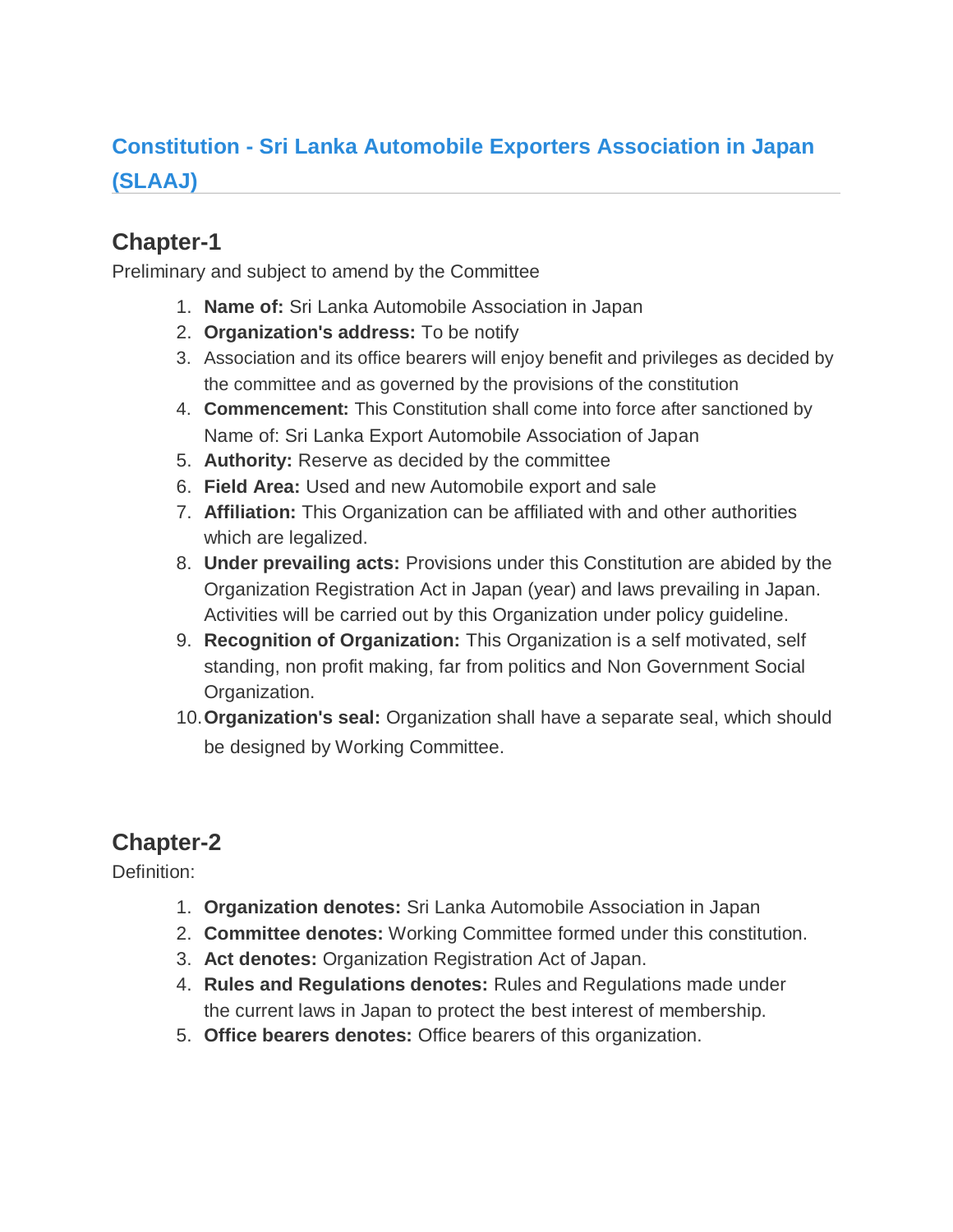- 6. **Chairman, Vice-chairman, Member-Secretary, Secretary, Treasurer and Member denotes:** Chairman, Vice- chairman, Member-Secretary, Secretary, Treasurer and Members of this organization.
- 7. **Local Authority denotes:** Central District Officer
- 8. **As Prescribed denotes:** Prescribed as in the Rules and Regulations under this constitution.
- 9. **Meeting denotes:** General Meeting under this constitution.

Objectives:

- 1. For trade development, between Sri Lanka and Japan with the participation through integrated program.
- 2. To operate result oriented program to address in the used car industry in Japan.
- 3. To develop mutual relationship with car dealers and other parties.
- 4. To cooperate in managing laws and other issues with Sri Lankan government.
- 5. To cooperate in coordination with other local and international organizations
- 6. To lunch the awareness program in the field of automobile industry, spare part and other business.
- 7. To emphasis in developing trade link, through launching appropriate programs.
- 8. To lunch awareness program among the new members and the general public.
- 9. To cooperate the related authority in preserving public interest in the industry.
- 10.To participate in local and international development of trade through discuss and interactions among the membership and others.
- 11.To activate in preserving consumer's rights under consumer preservation act in Japan.
- 12.To participate in other trade developing activities with related agency to protect the best interest of the industry and membership
- 13.Membership drives organizing special programs as decided by the committee
- 14.Educational and promotional program of the industry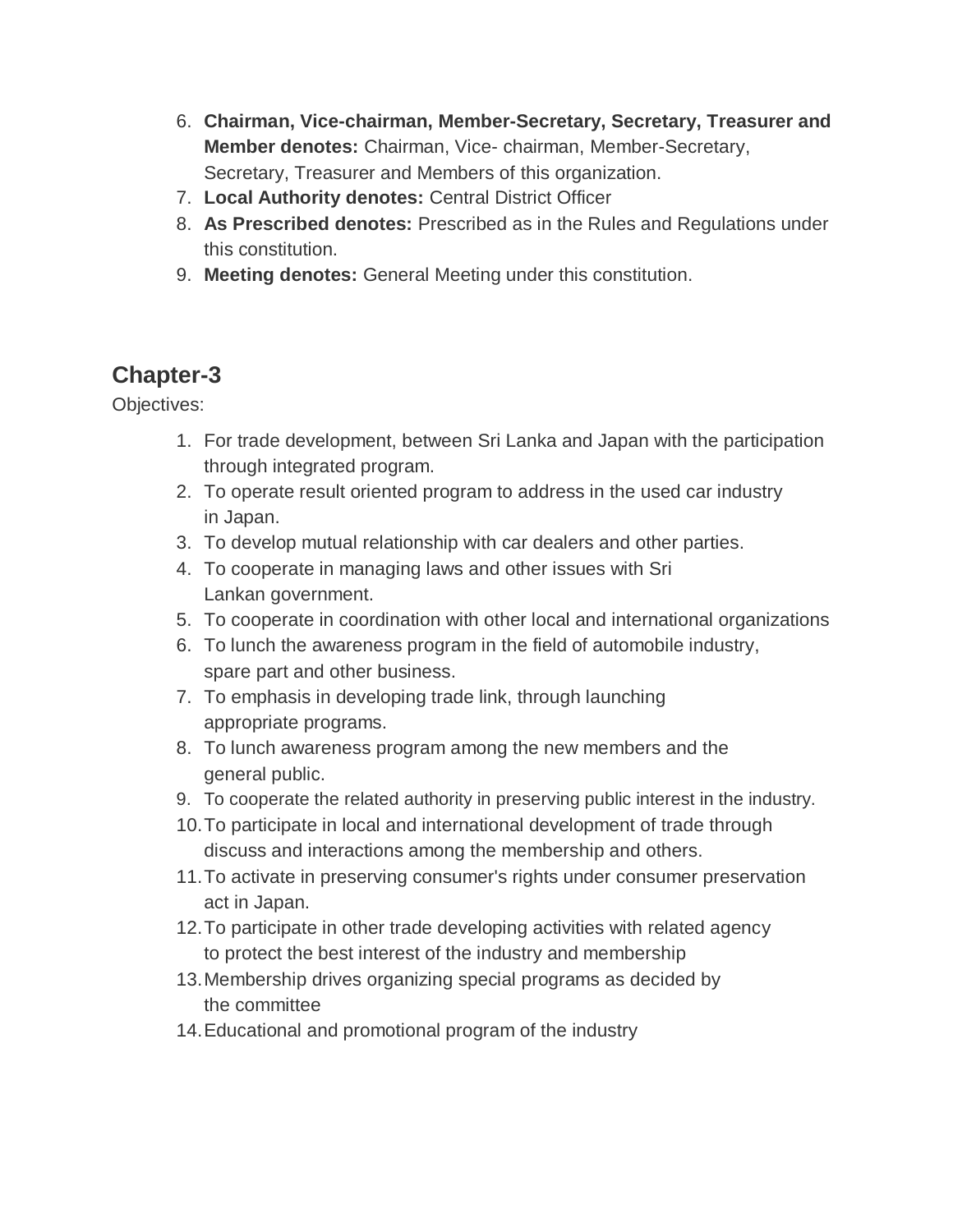15. . Voice the membership and in public or other appropriate podiums

### **Chapter-4**

1. **Eligibility for the Member:** General membership & Associate membership shall be provided only to business owners with Sri Lankan nationality and business registration in Japan.

All types of Membership shall be provided by the decision of working committee after receiving prescribed application form with Business Registration Certificate. After approval applicant will be notified to deposit membership fee. If working committee rejects any application for membership, the applicant will be informed but the reason of rejection shall not be disclosed. Membership should be renewed at the end of the period.

- 2. **Associate Membership:** A person or company who joined as Associate Member will get partial rights and privileges (all privileges of General Membership except issuing of Association visiting card, membership certificate, voting rights, no participation in the election of working committee).
- 3. **Honorable Member:** Sri Lankan, Japanese nationalities having special feature can be honored as Honorable Member by the General Meeting. A person who is a member of a club, organization etc. but has only partial rights and privileges.
- 4. Executive position is eligible only when membership is minimum of 3 Years.
- 5. Members should be registered automobile dealer in Japan with presence in Japan
- 6. Member should have proven experience in the used car export business
- 7. Should carry high personal integrity, and credibility
- 8. Members who are convicted by Japanese law enforcement authority for any criminal offences can apply for the membership however the eligibility will be deemed decided by the committee with duly signed by the Chairman or vice Chairman.
- 9. All members should follow the provisions under the constitution and should abide by the Civil law in Japan. No member will entitle for special privilege being a member of the Sri Lanka Automobile Exporters Association in Japan.
- 10.No member will be treated in adequately due to any physical disability, color or race. Any dispute will resolve at the committee level. Any grievances should address to the Chairman through the Secretary of the Association.
- 11.Membership will automatically cancel if fee is not paid within 12 months from the due date. If want to re-join need to pay the due amount.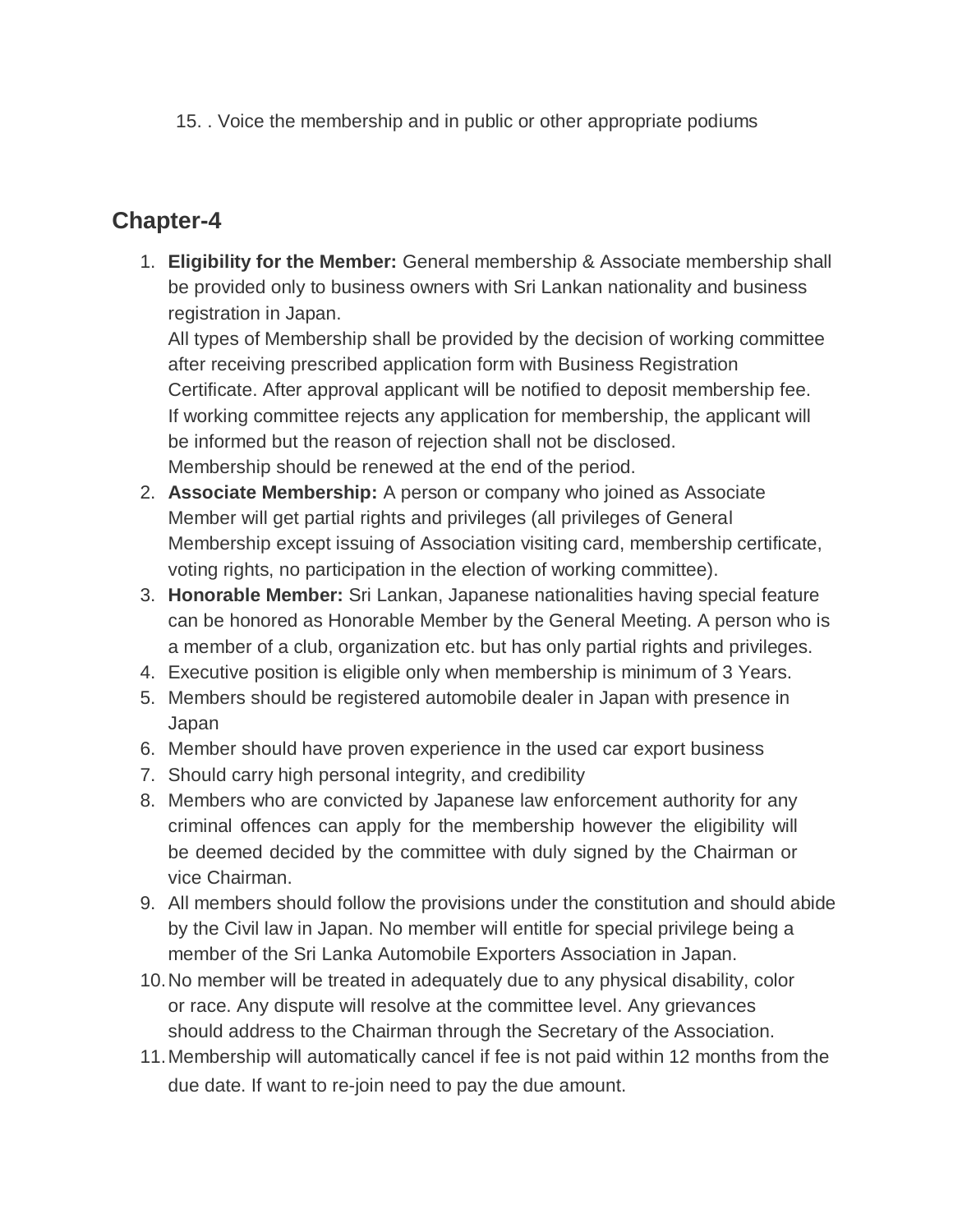- 12.Constitution Amendment & Position in Association will be decided by voting in AGM
- 13.Withdrawal of membership should be informed in 3 months advance before expiry by email or post.

General Meeting, Working Committee and other

#### Committee **General Meeting**

- General Members and Life-long Members can be participated in General Meeting. Founder Member should also take any of these two memberships for General Meeting.
- General Meeting shall be supreme body of the organization.
- The presence of 51% members, except specific provision available, shall be deemed to constitute a quorum of the General Meeting. If quorum is not sufficient, the General Meeting called soon after 7 days, the presence of 33% of members shall be deemed to constitute a quorum. Except specific provision available in constitution simple majority decision shall be authentic. General Meeting shall be 2 kinds, e.g. Annual General Meeting and Specific General Meeting.
- Annual General Meeting shall be held in the month of December every year, place, date and time fixed by the Working Committee.
- Decision was made by the majority of Working Committee or written demand by 1/3 members of general meeting, within 21 days from such decision was made or demanded Specific General Meeting shall take place. The written notice should be issued to every member 7 days before from the date of such Annual or Specific General Meeting holding.
- Only the members in the association for more than 3 Years can be elected for the main positions such as President, Secretary and Treasurer.
- 1. Functions, Duties and Powers of the General Meeting
	- a) To hold election of Working Committee.
	- b) To terminate the office bearers and members from the Working Committee by passing the motion of no-confidence.
	- c) To pass the necessary Rules, to create vacancies, to fix remuneration under the constitution.
	- d) To pass the yearly program and respective budget.
	- e) To appoint the auditor.
	- f) To give necessary direction to the Working Committee.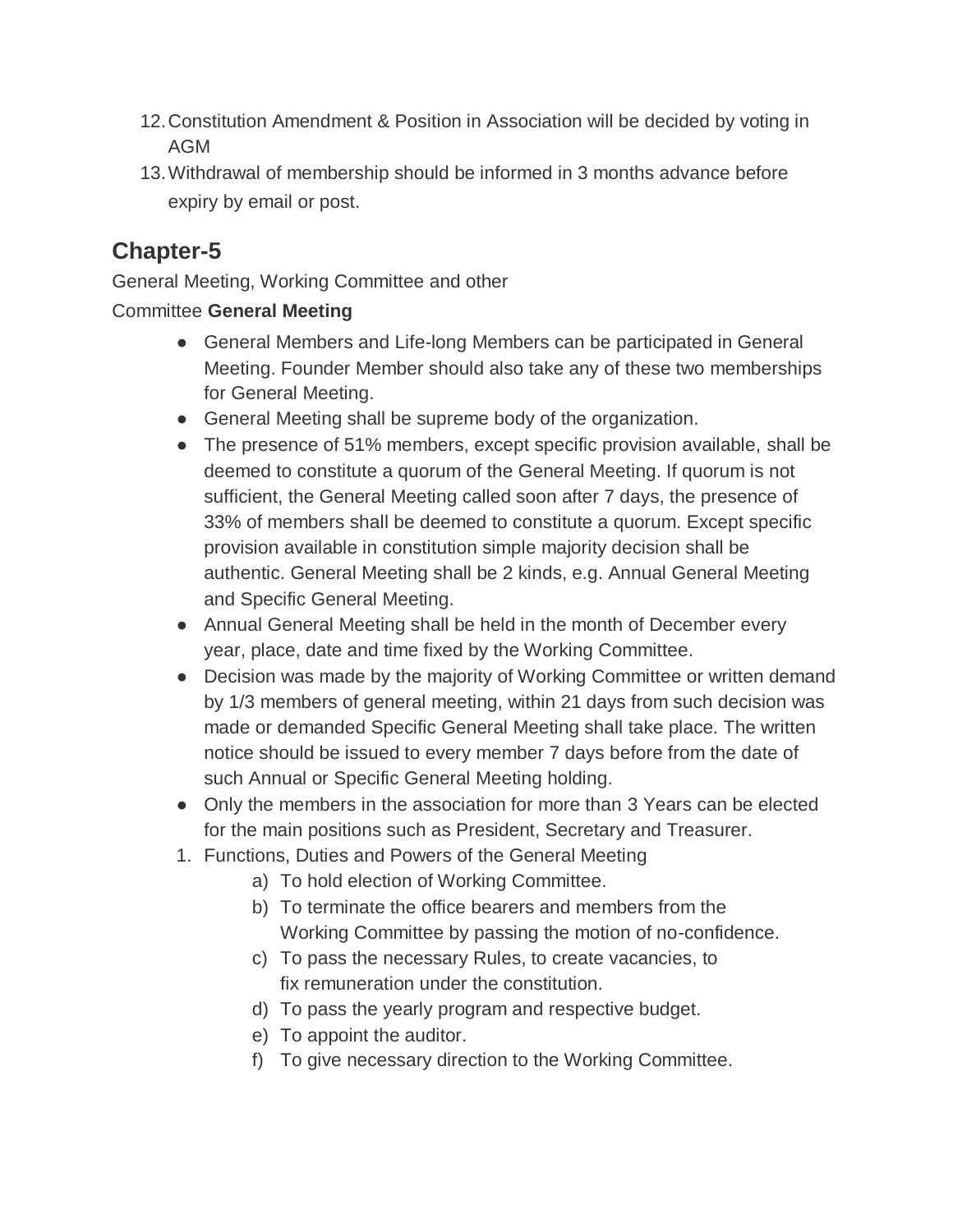- g) To perform necessary works of organization acting as supreme body.
- 2. Formation of the Working Committee
- 3. The following Office bearers shall be elected from General Members for the working Committee for the 2 years of working duration.
	- a) Chairman ......1
	- b) Vice-chairman ......1
	- c) Member-Secretary ......1
	- d) Secretary ......1
	- e) Treasurer ......1
	- f) Members ......2
	- g) Total ......7
	- h) Concerning of becoming the post vacant in case of the post of Chairman, General Meeting will be called and only for that post election shall be held. Concerning other Office bearers and members the Working Committee shall nominate from the General Meeting Members
- 4. Functions, Duties and Powers of Working Committee
	- a) Following the provisions under the constitution, to get in actions the decisions made on General Meeting.
	- b) To submit annual program and budget of organization in General Meeting.
	- c) Operating the programs in favor of organization
	- d) Maximum utilization of available means and resources to fulfill organization's objectives.
	- e) Responsible in favor of General Meeting.
	- f) For its working duration, to form advisor committee, other committees and subcommittees with appropriate person and size and to allocate jobs for them.
	- g) To operate the organization's activities, preparing of work plan, collecting of resources, operating, supervising, evaluating, monitoring etc.
	- h) Preserving of organization's assets and managing its income and expenses
	- i) Selection of staffs, allocating responsibility and supervising them as per approved Rules.
	- j) To play leading role of the organization.
- 5. Meeting of the Working Committee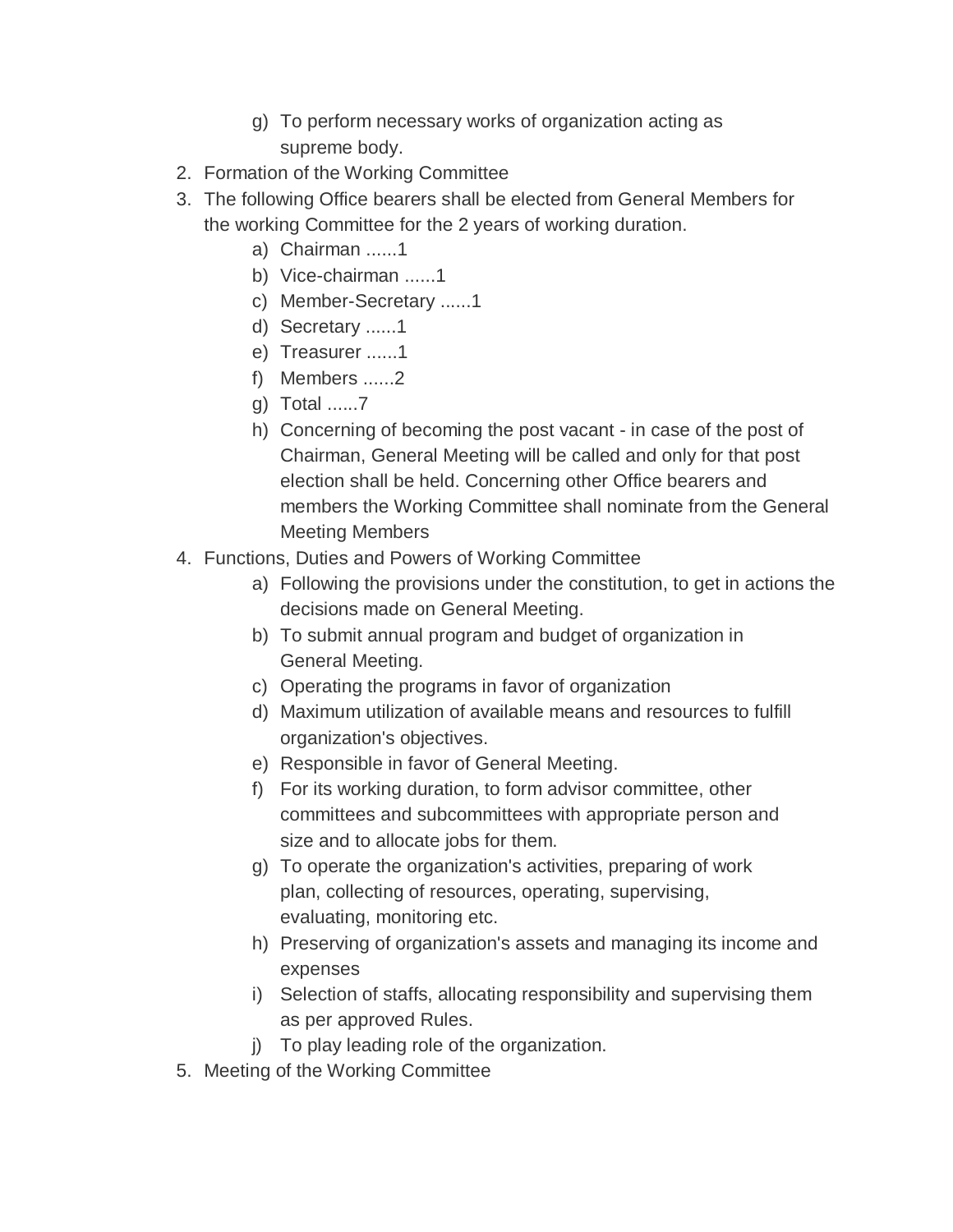- a) Meeting of the working committee shall be held once a month on the date and time fixed by chairman.
- b) Written demand by the majority of working committee members, chairman shall call for meeting anytime within 15 days from such demand.
- c) 51% of members shall be deemed to constitute a quorum of the working committee and majority decision shall be authentic.
- 6. Other Committees: Other committees and subcommittees can be formed as per necessity under constitution by Working Committee.

Functions, Duties and Powers of the Office Bearers

- 1. Chairman
	- a) To chair the meeting of the committee and to operate it.
	- b) To give decisive vote.
	- c) To take place of representative of organization or to appoint representative.
	- d) To take leadership of organization.
	- e) To give direction to Member-Secretary for calling necessary meetings.
	- f) Allocating job and duties to the other office bearers or members.
	- g) Attesting the records
- 2. Vice-chairman
	- a) To assist the chairman.
	- b) To fulfill the duties assigned by the chairman.
	- c) To perform the functions of the Chairman in his absence.
- 3. Member-Secretary
	- a) To take care of secretariat of organization and operating it.
	- b) To call meetings with the guidance from the chairman.
- 4. Resignation
	- a) Resignation of Chairman through Vice-chairman and other Office Bearers or Members through Chairman can be accepted by Working Committee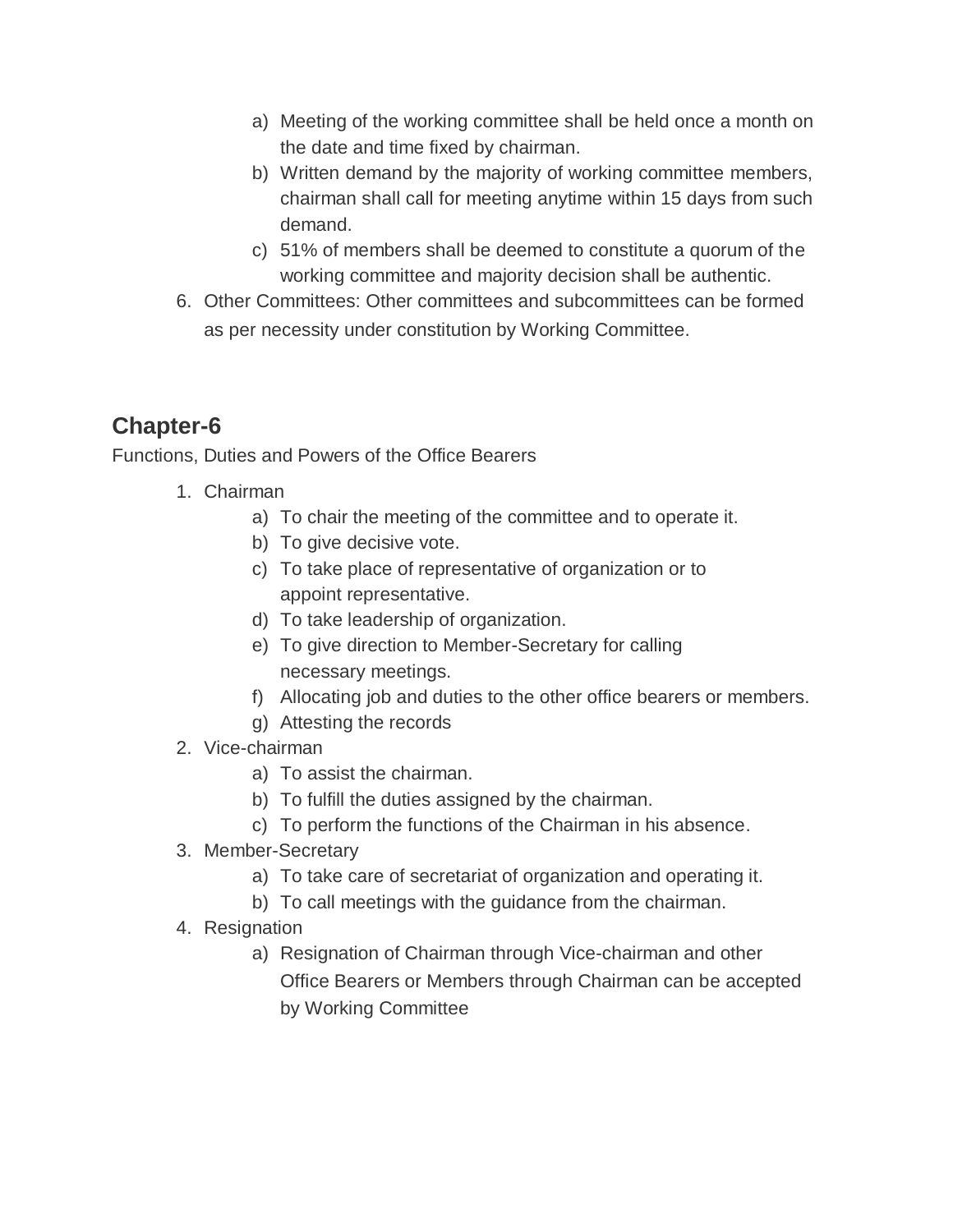Financial management

- 1. **Fund:** There will be a fund including all movable and immovable assets of the organization, which account shall be updated through prevailing laws.
- 2. **Economic Source:** Economic Sources of organization shall be as follows.
	- a) Membership fees and renewal fees of members.
	- b) Donations, gifts, grants etc received from different personnel, organizations, governmental and non-governmental organizations.
- 3. **Operation of Bank account:** Joint Account of organization shall be opened in authorized local bank and it shall be operated by two office bearers, one will be either Chairman or Member - Secretary and another will be Treasurer.
- 4. **Auditing:** Account of the organization shall be audited by the auditor, authorized by HMG, within 2 months after completion of every fiscal year. The audit report shall be submitted to Local Authority, SWC and other related agencies.

# **Chapter-8**

**Miscellaneous** 

- 1. Provision relating to Election:
	- a) The Election of new Working Committee shall be done within 6 months, from the date of organization registered and it shall be notified to Local Authority.
	- b) The Working Committee shall form an Election Committee for the election purpose in every 2 years. Election Committee shall elects the Working Committee from the general and life-long members of general meeting under prevailing provisions regarding election.
	- c) Work plan of Election committee shall manage itself.
	- d) The decisions of Election Committee regarding election will be final.
	- e) Election Committee shall be dissolved itself after election process completed.
	- f) Fulfillment of vacant post shall be filled for the remaining period only.
- 2. Submission of the motion of no-confidence:
	- a) Written motion of no-confidence on any office bearers or member of the organization can be submitted in the general meeting with reasons, by 1/4 of general meeting members. In this case General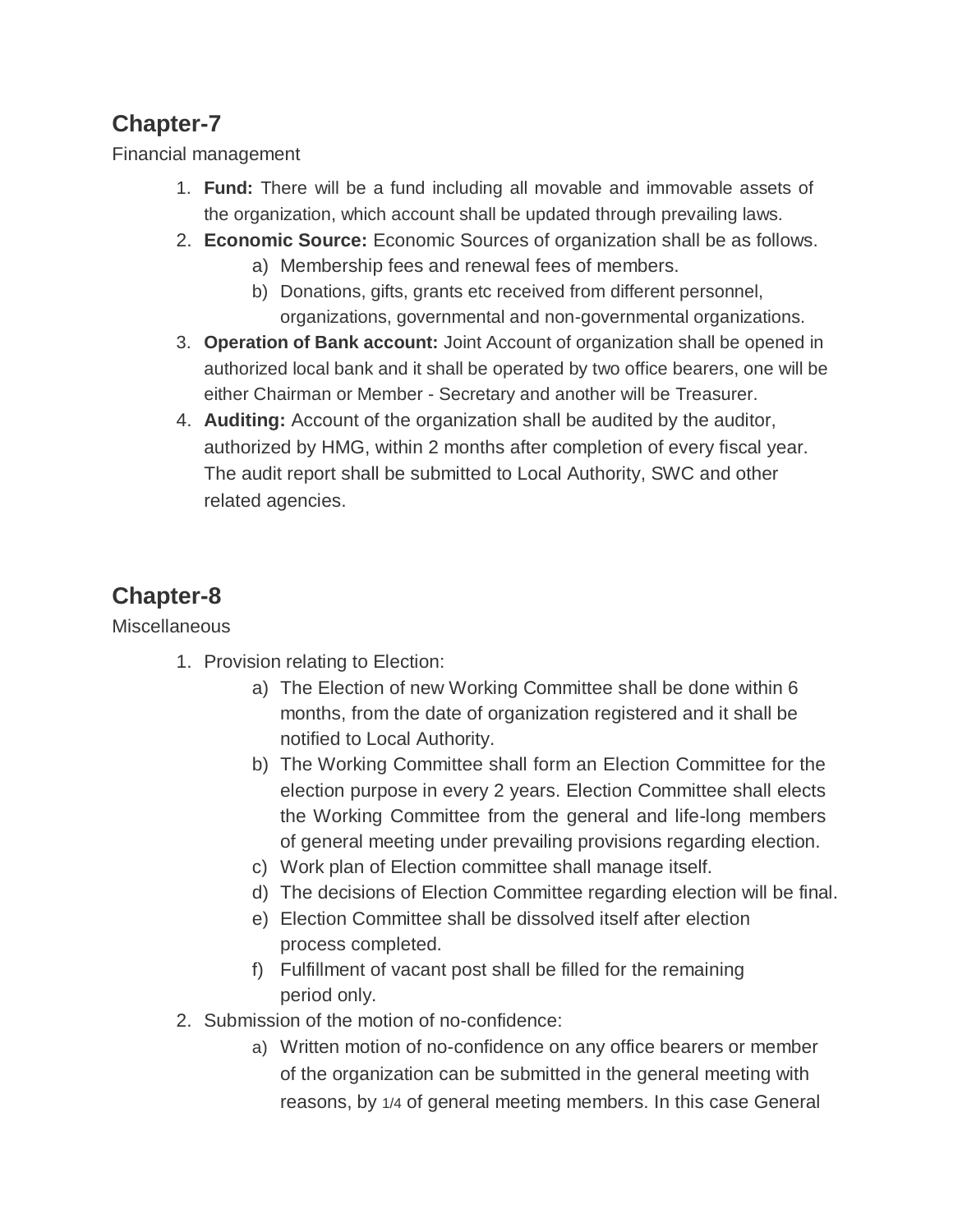Meeting shall be called immediately. Written notification of motion of no-confidence shall be issued to concerned office bearer or member and 7 days time duration shall be provided to give clarification comment on it. If the motion of no-confidence passed by 2/3 of total general meeting member, the office bearer or member shall be terminated from such post. Motion of noconfidence cannot be submitted on anybody whose elected duration was not crossed over 6 months, or to whom the motion of no confidence failed not crossed over 6 months. If Chairman terminated from the post, re-election shall be done, concerning other office bearers or members another person shall be nominated according to this constitution.

- 3. Amendment of constitution:
	- a) Amendment proposal of any section or sub-section of constitution can be submitted to Working Committee by any office bearer or member of working committee or member of general meeting according to organization registration act in Japan. If such amendment proposal was accepted by the Working committee, it shall be proposed on General Meeting. If the amendment proposal passed by 2/3 of total general meeting member, such amended constitution come into force after taking permission from Local Authority.

#### 4. Dissolution:

- a) Incase of unable to run the organization, or by any other reason decision for dissolution shall be made by general meeting. Thus, by any reason if organization was dissolved all the assets of organization after clearing liabilities, shall be transferred to HMG.
- 5. Inactive:
	- a) If any clause of section or sub-section of constitution was against the prevailing law, in Japan such clause shall be terminated automatically.
- 6. All the activities of the organization written in constitution will be carried out under policy direction.
- 7. Explanation:
	- a) The final rights for explanation of this constitution shall be held by working committee.
- 8. Maintaining of confidential matter:
	- a) Any office bearer or member should not act against the favor of the organization and should not open the confidential matter of the